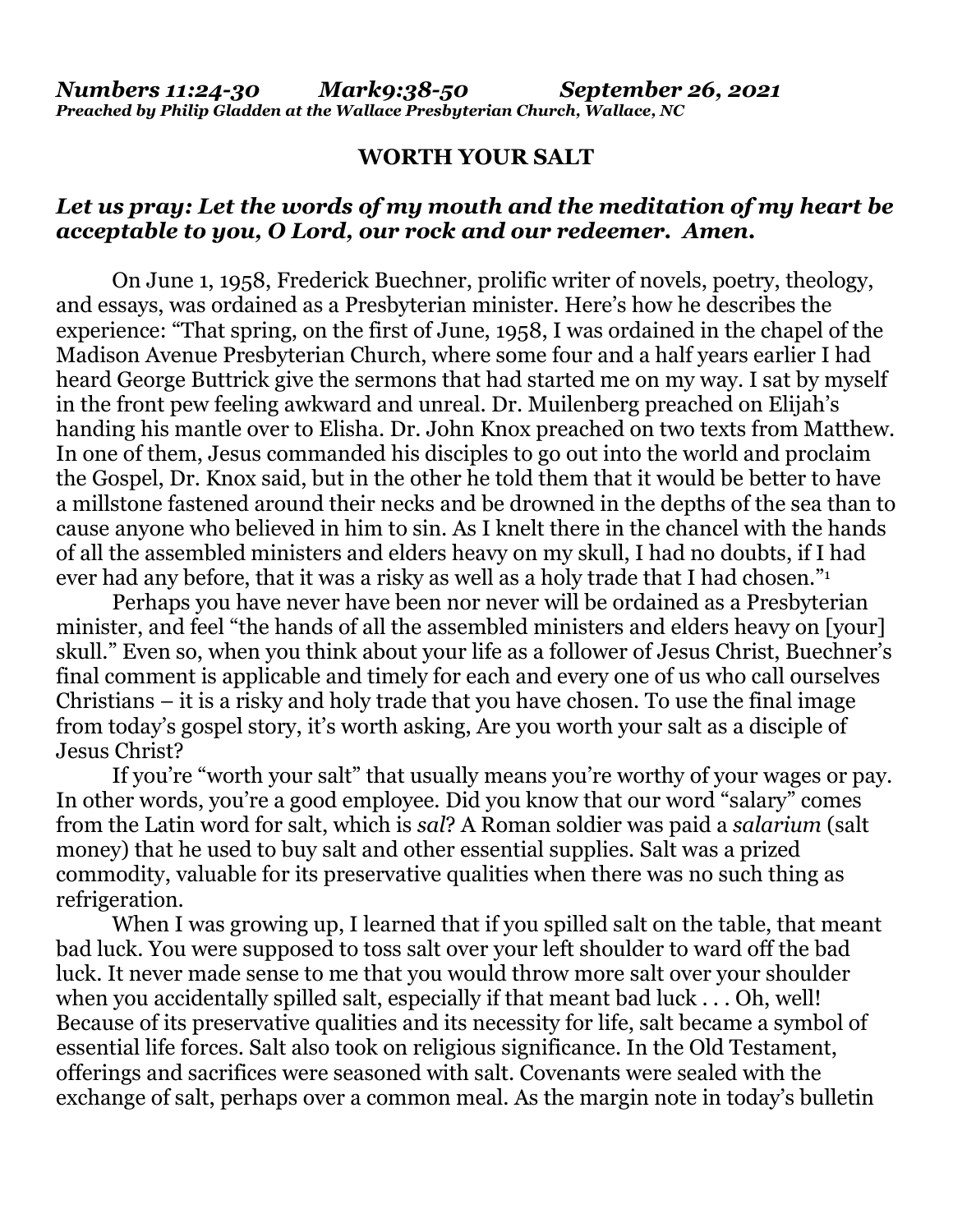says, "Salt's preservative value made it a good symbol for the durability of God's covenant."

 Think about it – when it comes to being a disciple of Jesus Christ, being worth your salt means much more than being worth any salary or being a good employee. Being worth your salt as a follower of Jesus Christ has to do with being worthwhile. No wonder, then, that when Jesus once again taught his disciples what it meant to be his followers, he said, "Salt is good; but if salt has lost its saltiness, how can you season it? Have salt in yourselves, and be at peace with one another." (Mark 9:50) That sounds a lot like Jesus's teaching in his Sermon on the Mount: "You are the salt of the earth; but if salt has lost its taste, how can its saltiness be restored? It is no longer good for anything, but is thrown out and trampled under foot." (Matthew 5:13) Along the same lines, the apostle Paul wrote these instructions to the believers at Colossae: "Conduct yourselves wisely toward outsiders, making the most of the time. Let your speech always be gracious, seasoned with salt, so that you may know how you ought to answer everyone." (Colossians 4:6)

 Speaking of "outsiders," how ironic is it that today's gospel story begins with John complaining to Jesus, "Teacher, we saw someone casting out demons in your name, and we tried to stop him, because he was not following us"? (Mark 9:38) Back at the beginning of Chapter 9, Peter, James, and John were up on the mountain, watching Jesus being transfigured in all of his glory. Maybe that experience planted the seed for James and John to ask Jesus later to put them in positions of power in his coming kingdom. Anyway, when they came down from the mountain, they ran into a crowd of folks arguing with the other nine disciples. When Jesus asked, "What are you arguing about?" someone from the crowd answered him, "Teacher, I brought you my son; he has a spirit that makes him unable to speak; and whenever it seizes him, it dashes him down; and he foams and grinds his teeth and becomes rigid; and I asked your disciples to cast it out, but they could not do so." (Mark 9:16-17)

 How rich is that? And how utterly human? And how very familiar? When the disciples saw an "outsider" casting out demons in Jesus's name, they tried to stop him; and when they couldn't stop him, they appealed to Jesus to stop him. Why? What a telling answer! "Because he was not following us!" But remember, it's not about following "them." It's all about following *Jesus*. And Jesus emphasizes that when he tells his disciples, "Do not stop him; for no one who does a deed of power in my name will be able soon afterward to speak evil of me. Whoever is not against us is for us." (Mark 9:39-40) That sounds a lot like our Old Testament story, doesn't it? Eldad and Medad were "outsiders." They weren't with the seventy "chosen" elders and Moses at the tent. Still, they received God's spirit and prophesied. At that point, the story is almost exactly like our gospel story: And a young man ran and told Moses, "Eldad and Medad are prophesying in the camp." And Joshua son of Nun, the assistant of Moses, *one of his chosen men*, said, "My lord Moses, stop them!" But Moses said to him, "Are you jealous for my sake? Would that all the Lord's people were prophets, and that the Lord would put his spirit on them." (Numbers 11:27-29)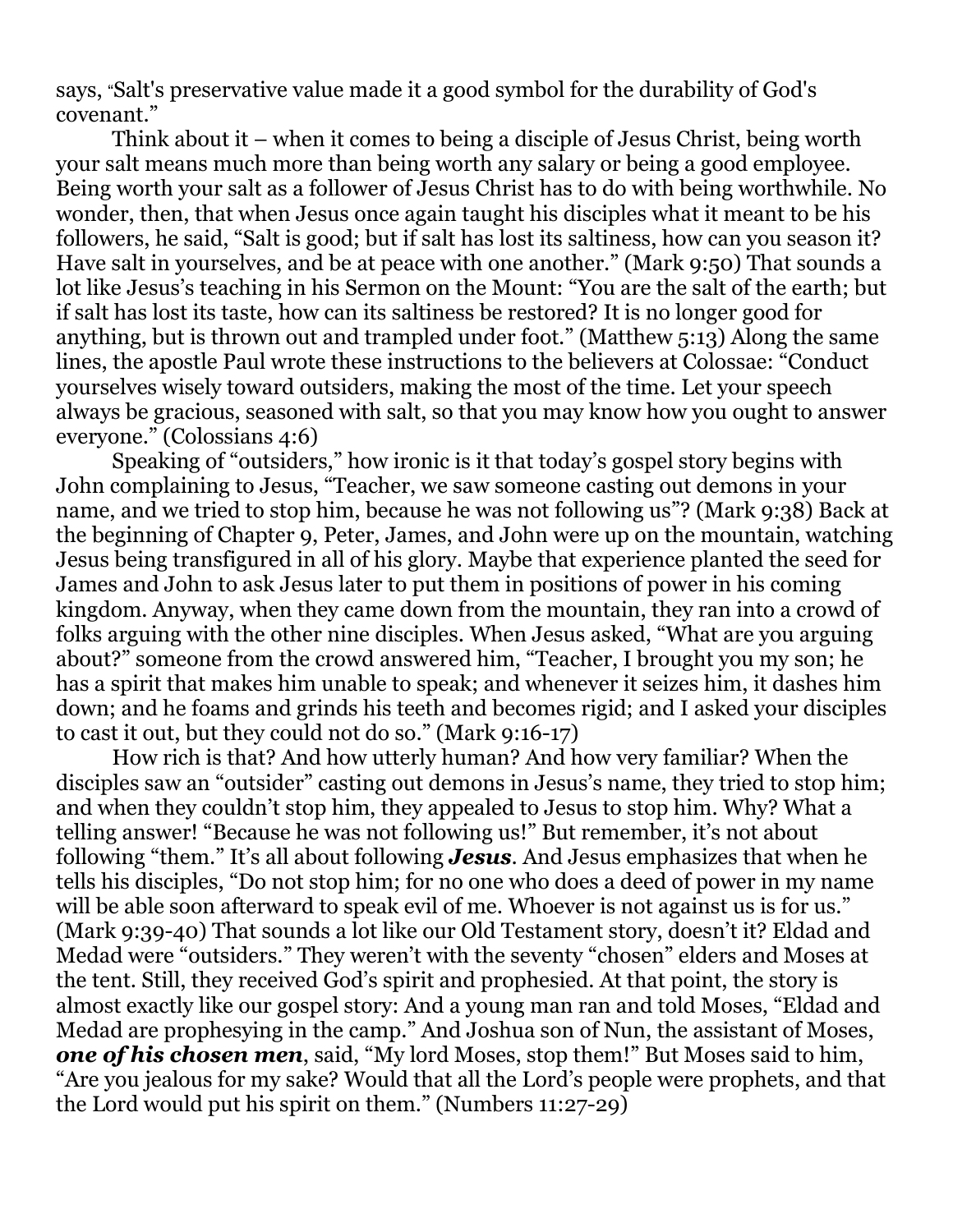Would that all the Lord's people were prophets! Would that all the Lord's people would do deeds of power in Jesus's name! Would that all the Lord's people would be worth our salt as followers of Jesus! And it's really no mystery what it means to be "worth your salt" as one of Jesus' followers. After all, he has been teaching his disciples (and us) all along the way: "If any want to become my followers, let them deny themselves and take up their cross and follow me. Whoever wants to be first must be last of all and servant of all. Whoever welcomes one such child in my name welcomes me, and whoever welcomes me welcomes not me but the one who sent me."

 Remember Frederick Buechner's thoughts as he felt the weight of the ministers' and elders' hands on his head? "It was a risky as well as a holy trade that I had chosen."Following Jesus is risky as well as holy . . . Following Jesus means being humble enough to recognize that being a disciple is not all about you, but all about Jesus. Following Jesus means recognizing the value of the ministry others have to offer, even those "outsiders" who are not following us. Following Jesus means being humble enough to receive a cup of water from someone because you bear the name of Jesus Christ, not because of anything you have done or because you are more powerful, more worthy, or the greatest of all. Following Jesus means bearing responsibility for the nurture of the faith of others as well as your own faith. It's a risky and holy trade, this following Jesus, because if we cause others to stumble or put obstacles in their way of faith or cause them to sin and fall away from Jesus, well . . . you heard what Jesus said about our necks and hands and feet and eyes. I think Jesus is exaggerating here, as he often does to make his point. If we take him literally, we would all be lying around with no hands, no feet, and no eyes, because we all sin and cause others to sin. No, Jesus is reminding us that being his follower is a serious matter, indeed.

 Being "worth our salt" as followers of Jesus is a great way to summarize what it means to live in and for the kingdom of God. In his commentary on the Gospel of Mark, Lamar Williamson puts it this way, "Disciples whose lives are not characterized by lowly service nor by openness to Christians who are different nor by care for those who are young in the faith nor by rigorous self-discipline are like flavorless salt. They have lost the sharpness which sets them apart from their environment and which constitutes their usefulness. Disciples, therefore, are to be salty Christians in the sense in which Jesus was salty. They will then be at peace with one another, for they will be harder on themselves than on others whom they will welcome and assist in the common journey following Jesus."<sup>2</sup>

There is a story about a man who walked into a little mom-and-pop grocery store and asked, "Do you sell salt?""Ha!" said Pop the proprietor. "Do we sell salt! Just look!" And Pop showed the customer one entire wall of shelves stocked with nothing but salt—Morton salt, iodized salt, kosher salt, sea salt, rock salt, garlic salt, seasoning salt, Epsom salts—every kind of salt imaginable.

"Wow!" said the customer. "You think that's something?" said Pop with a wave of his hand. "That's nothing! Come look." And Pop led the customer to a back room filled with shelves and bins and cartons and barrels and boxes of salt. "Do we sell salt?" he said. "Unbelievable!" said the customer.